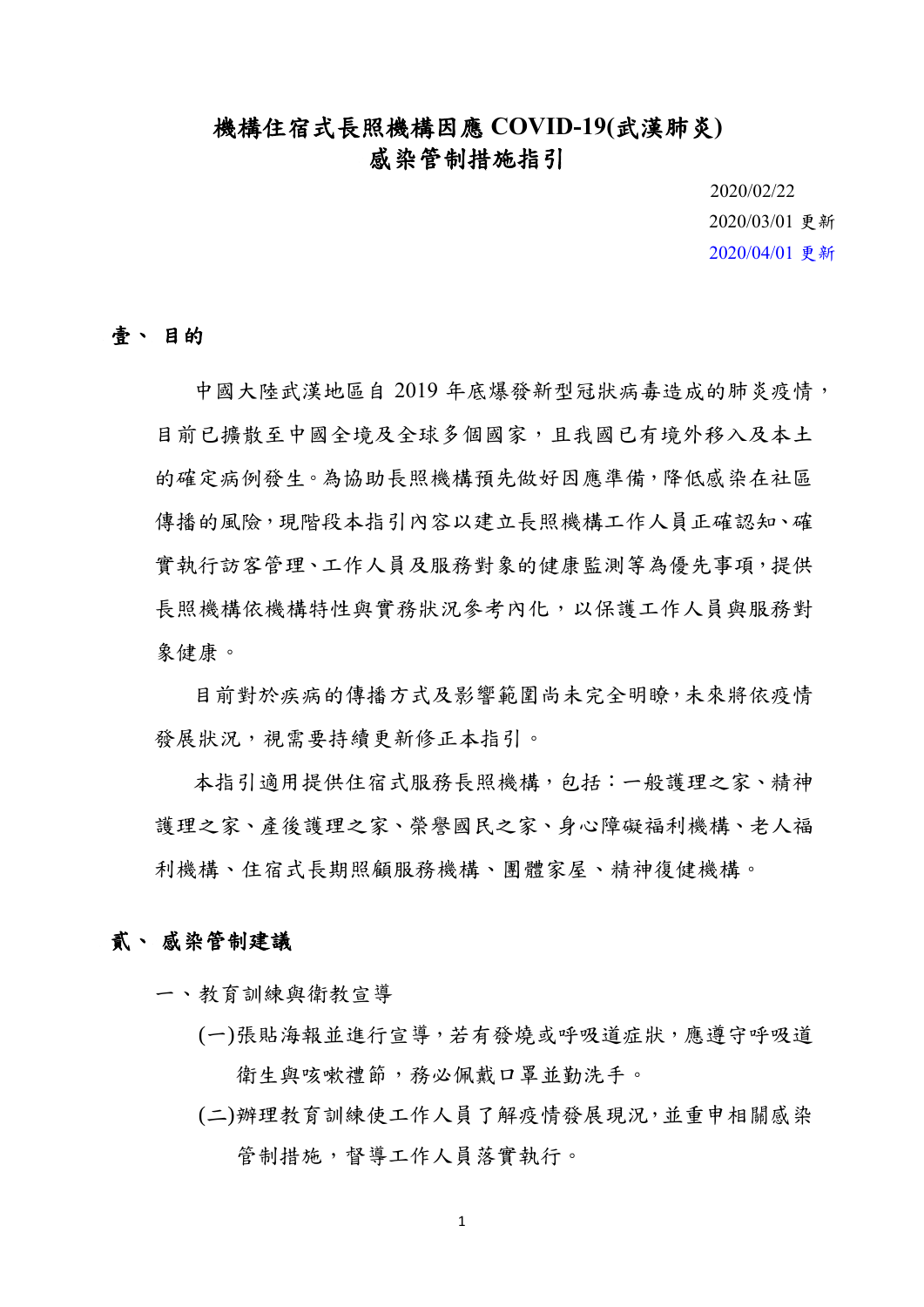- (三)宣導工作人員或服務對象如出現發燒或呼吸道症狀等疑似症 狀,且符合 COVID-19(武漢肺炎)病例定義\*或接觸者定義時, 應撥打防疫專線 1922,並依指示就醫。就醫時,務必告知醫師 您的旅遊史、職業別、接觸史及是否群聚(TOCC),以提供醫師 及時診斷通報。
	- \*病例定義:【疾病管制署首頁(https://www.cdc.gov.tw)>傳染病 與防疫專題>傳染病令紹>第五類法定傳染病>嚴重特殊傳染

性肺炎>重要指引及教材>[病例定義暨採檢送驗注意事項】](https://www.cdc.gov.tw/File/Get/jcbVc8LNCXwvfJxYlj_P4A) (四)疾病管制署持續製作更新相關宣導素材及指引教材,提供各界 參考運用,請參閱【疾病管制署首頁(https://www.cdc.gov.tw)> 傳染病與防疫專題>傳染病介紹>第五類法定傳染病>嚴重特

殊傳染性肺炎之「宣導素材」及「重要指引及教材」】內容。

- (五)符合公費流感疫苗及肺炎鏈球菌疫苗接種對象,經醫師評估未 有具接種禁忌症不適合接種情形者,應宣導並協助其接受疫苗 注射。
- 二、工作人員健康管理
	- (一)確實掌握工作人員是否具有 COVID-19(武漢肺炎)感染風險\*, 並督導具風險工作人員依據追蹤管理機制辦理。具有 COVID-19(武漢肺炎)感染風險之機構工作人員且負責直接照顧服務 對象者,暫勿前往機構上班,並儘量避免外出。
		- \*請參考【疾病管制署首頁(https://www.cdc.gov.tw)>傳染病與 防疫專題>傳染病介紹>第五類法定傳染病>嚴重特殊傳染性 肺炎之「宣導素材>單張>具感染風險民眾追蹤管理機制」及

「重要指引教材>社區監測通報採檢及個案處理流程」】 (二)應訂定機構內全體工作人員(含流動工作人員)健康監測計畫, 並有異常追蹤處理機制。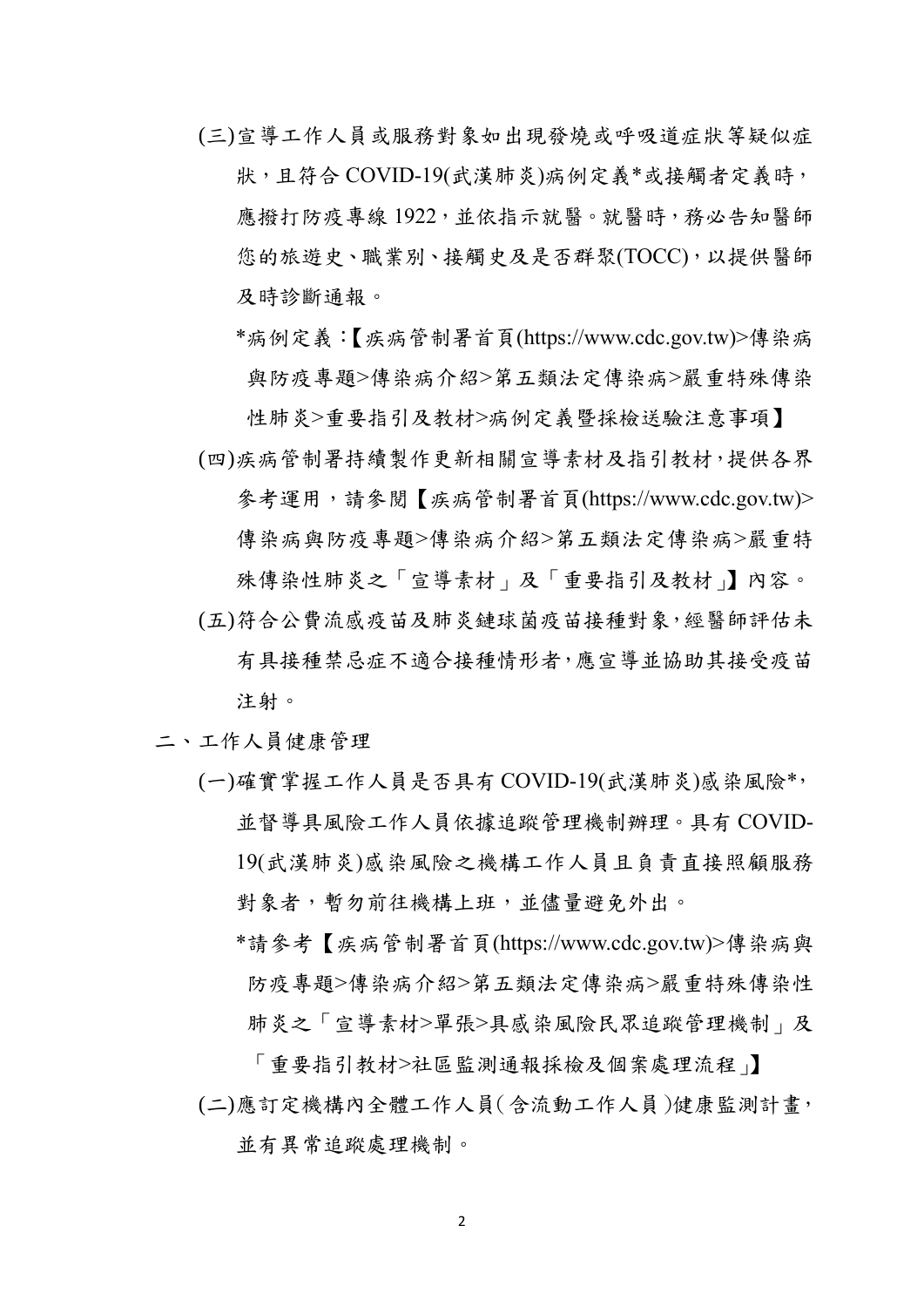- (三)落實工作人員每日體溫量測及健康狀況監測,工作人員若有發 燒(耳溫超過 38℃)、呼吸道症狀等上呼吸道感染或類流感症 狀,應主動向單位主管或負責人員報告,並採取適當的防護措 施及治療。
- (四)將監測結果納入單位主管每日交班事項,充分瞭解權管人員之 請假及健康情形,且視國內外疫情及實務所需,適時強化員工 健康監測機制,以利及時採取員工體溫或健康狀況異常之處理 措施。
- (五)訂有發燒及呼吸道症狀的照護工作人員的請假規則及人力備 援規劃,且工作人員都能知悉,遵循辦理。
- (六)工作人員若有發燒及呼吸道感染症狀,應安排休假或限制從事 照護或準備飲食服務, 直至未使用解熱劑 (如 acetaminophen 等退燒藥)且不再發燒24小時後,才可恢復工作。
- 三、服務對象健康管理
	- (一)若有新進服務對象,或有服務對象請假外出返回機構時,應評 估是否具有 COVID-19(武漢肺炎)感染風險\*[例如:詢問是否 曾經前往中國大陸、出國或與來自國外具有發燒或呼吸道感染 症狀的親友近距離接觸...等],並詳實紀錄及做必要的處置。 \*請參考【疾病管制署首頁(https://www.cdc.gov.tw)>傳染病與 防疫專題>傳染病介紹>第五類法定傳染病>嚴重特殊傳染性 肺炎之「宣導素材>單張>具感染風險民眾追蹤管理機制」及

「重要指引教材>社區監測通報採檢及個案處理流程」】 (二)確實執行服務對象每日健康監測,每日至少測量體溫 1 次,若 發現有發燒(耳溫超過38℃)、呼吸道症狀者,應通報單位主 管或負責人員,並採取適當防護措施;若發病者為具有 「COVID-19(武漢肺炎)」感染風險者,應立即依五-(二)說明處

3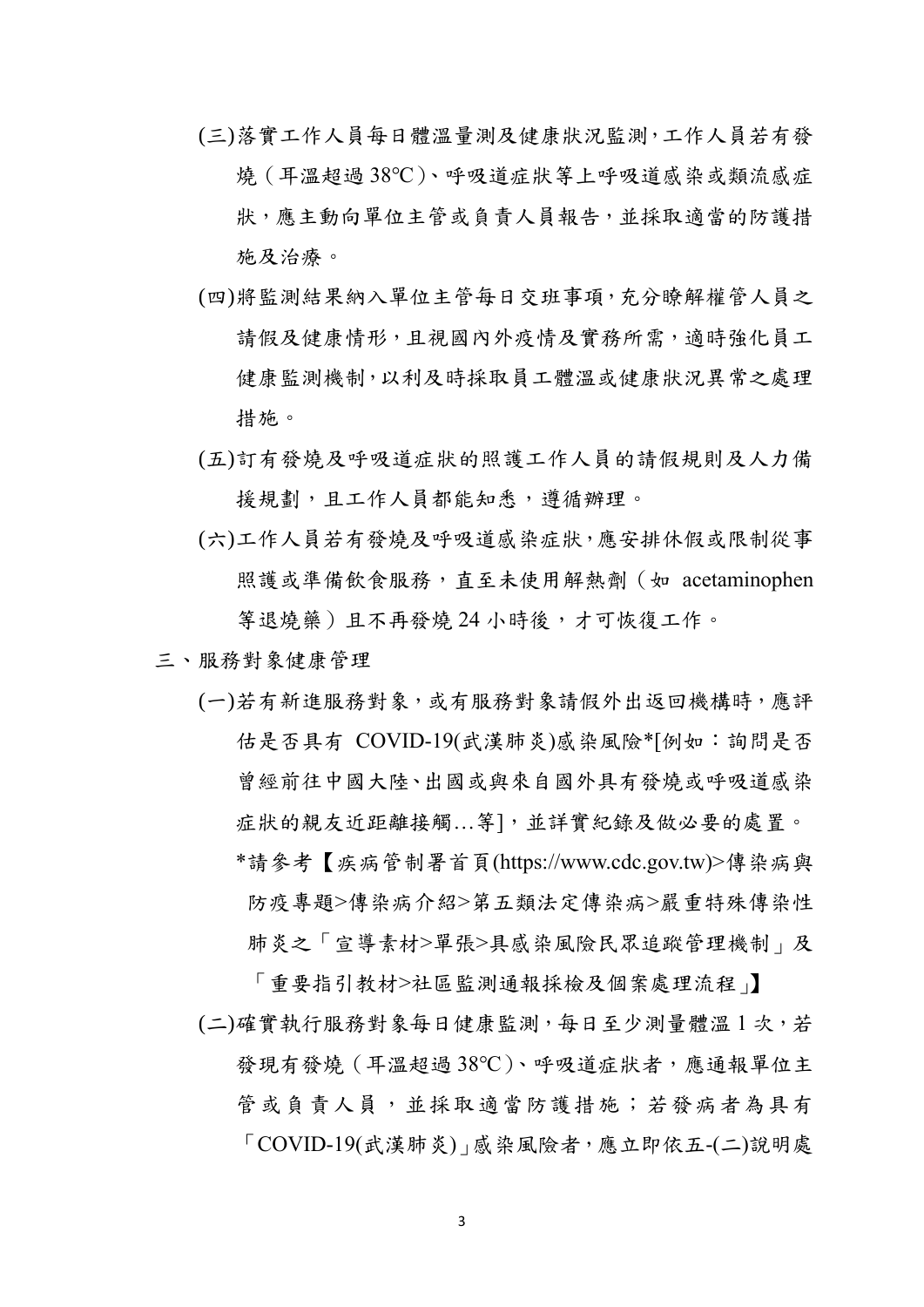置,並撥打防疫專線 1922,依指示就醫。

- (三)宣導及協助服務對象落實餐前、便後等時機洗手及個人衛生管 理,當機構內出現如呼吸道等需要採取飛沫傳染防護措施的疫 情時,可協助服務對象增加執行手部衛生的頻率,並視需要協 助服務對象落實執行呼吸道衛生與咳嗽禮節。
- 四、訪客管理
	- (一)預先宣導服務對象家屬,並於機構入口明顯處張貼相關訪客探 視規定和疫情警示海報,提醒訪客若有發燒(耳溫超過 38℃)、

咳嗽等呼吸道症狀,為保障服務對象健康,建議暫勿探訪。

- (二)配合疫情需要,預先宣導服務對象家屬知悉,請過去 14 天內 曾至國際旅遊疫情建議等級第一~三級國家/地區\*旅遊者,暫 勿探訪;並於入口處詢問旅遊史(travel history)、職業 (occupation)、接觸史(contact history)及是否群聚(cluster) 等資料,對訪客出入進行管制。
	- \*請參考【疾病管制署首頁(https://www.cdc.gov.tw)>傳染病與 防疫專題>傳染病介紹>第五類法定傳染病>嚴重特殊傳染性 肺炎>重要指引教材>國際旅遊及檢疫指引】
- (三)管理訪客人數,並於機構入口處協助訪客進行體溫量測及執行 手部衛生。
- (四)應有訪客紀錄,記載訪視日期、訪視對象、訪客姓名等資訊; 可參考使用疾病管制署「長期照護機構訪客紀錄單(範例)」。 五、個案通報及處置

(一)監測通報

1. 若服務對象或工作人員出現發燒或呼吸道症狀,且符合 COVID-19(武漢肺炎)病例定義或具有 COVID-19(武漢肺炎) 感染風險時,應撥打防疫專線 1922,並依指示就醫。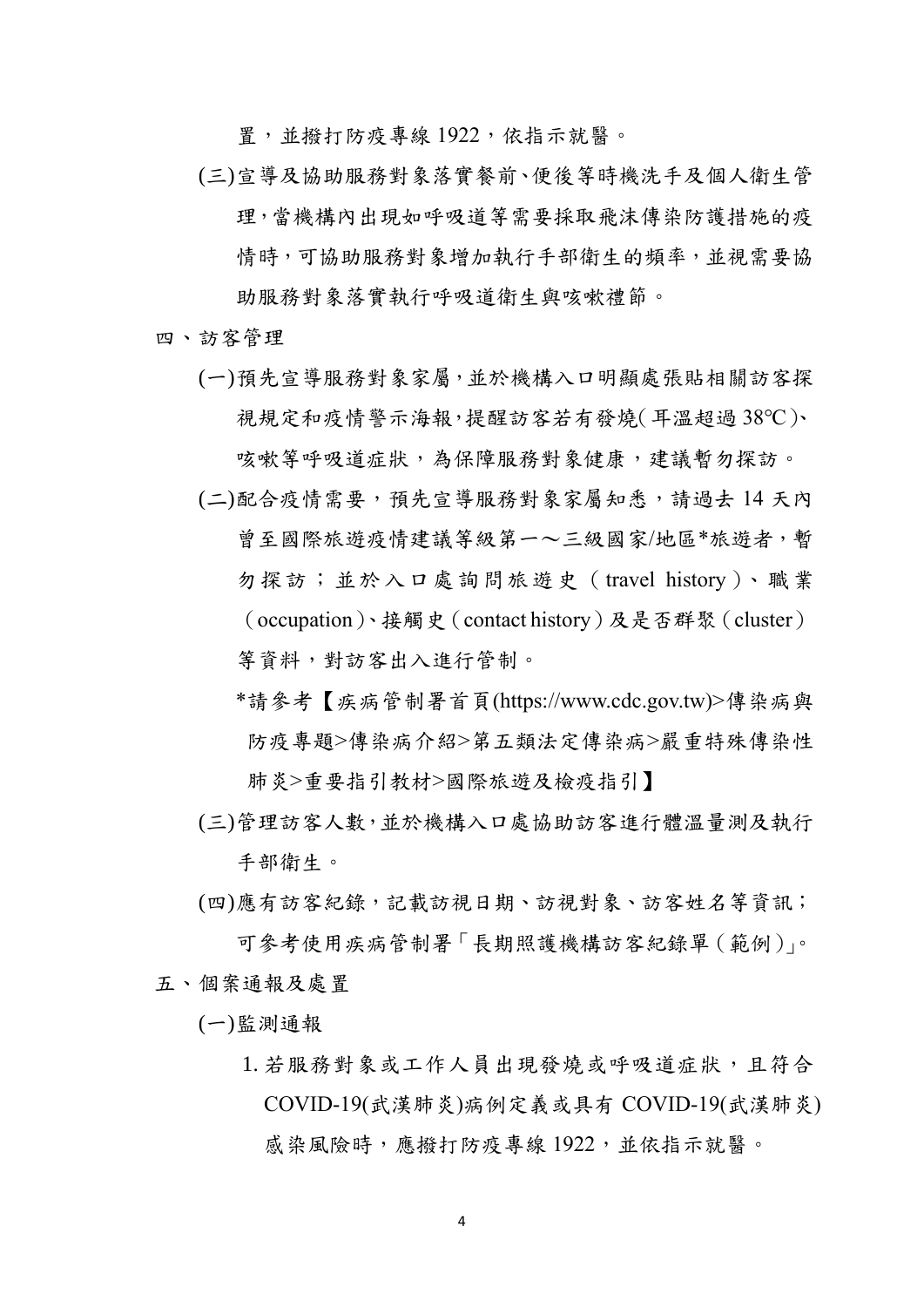- 2. 機構應指派專人負責每日監測服務對象及工作人員(含流 動工作人員)之健康狀況, 如出現發燒 (耳溫超過 38℃) (含突然發燒、不明原因發燒)、咳嗽、喉嚨痛、呼吸急促、 流鼻涕等至少兩項症狀;或突然發燒及呼吸道症狀,並具有 肌肉痠痛、頭痛或極度厭倦感其中一項症狀等上呼吸道感 染或類流感症狀,應依「人口密集機構傳染病監視作業注意 事項」於 24 小時內進行通報。
- (二)符合 COVID-19(武漢肺炎)病例定義或具有 COVID-19(武漢肺 炎)感染風險的病人轉送就醫
	- 1. 應撥打防疫專線 1922, 依指示就醫;前往醫療機構前,應 預先聯絡醫療機構主動告知醫護人員病人症狀及旅遊史, 縮短在公共區域停留時間,以避免其他人員的暴露。
	- 2. 如果病人狀況允許,應佩戴口罩,以預防病人的呼吸道分泌 物噴濺。
	- 3. 若需在機構等候送醫,應先將病人安置於隔離空間,與其他 人員適當區隔;若該空間無實體屏障區隔,則需與其他服務 對象距離至少 2 公尺以上;待病人送醫後,應對隔離空間 進行清潔消毒,負責環境清消的人員需經過適當的訓練。
	- 4. 若需使用救護車,救護車運送人員及轉入的醫院必須被提 前被告知病人症狀及旅遊史等狀況,以利安排處置措施及 個人防護裝備。
- 六、具有 COVID-19(武漢肺炎)感染風險人員注意事項
	- (一)經衛生主管機關或檢疫人員開立居家(個別)隔離通知書\*、居 家檢疫通知書\*、自主健康管理注意事項\*等相關通知之工作人 員或服務對象,請依據通知書內容,遵照相關規定辦理。 \*請參考【疾病管制署首頁(https://www.cdc.gov.tw)>傳染病與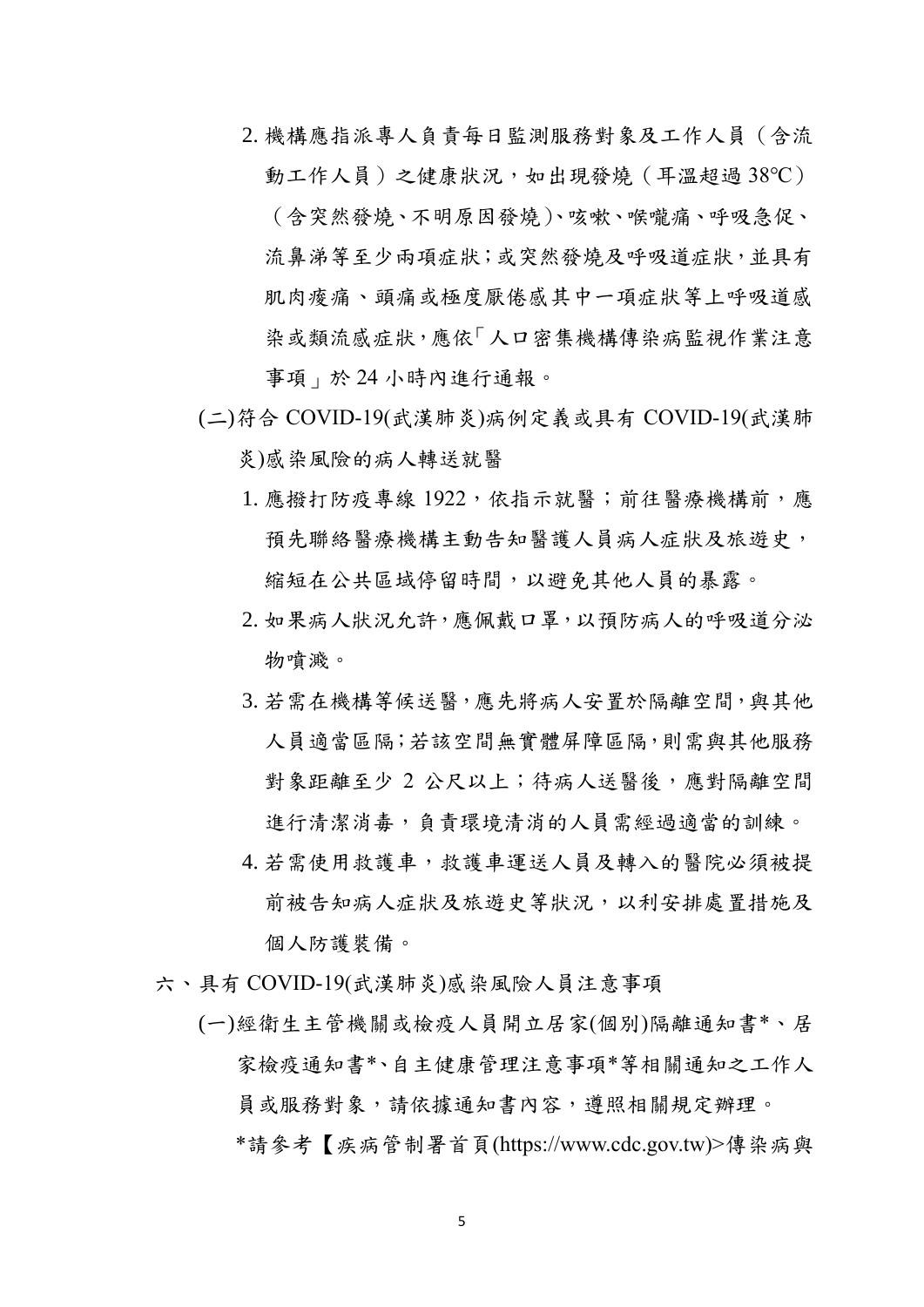防疫專題>傳染病介紹>第五類法定傳染病>嚴重特殊傳染性 肺炎>重要表單】

- (二)具有 COVID-19(武漢肺炎)感染風險之機構工作人員且負責直 接照顧服務對象者,暫勿前往機構上班,並儘量避免外出。
- (三)若服務對象為具 COVID-19(武漢肺炎)感染風險者,請參見「長 照、社福、兒少機構及矯正機關服務對象具 COVID-19(武漢肺

炎)感染風險時之服務提供建議及個人防護裝備建議」。

- 七、標準防護措施
	- (一)手部衛生
		- 1. 機構內應設有充足洗手設備(包括洗手台、肥皂或手部消毒 劑、酒精性乾洗手液)。
		- 2. 勤洗手,除應遵守洗手 5 時機(接觸服務對象前、執行清 潔/無菌技術前、暴露血液體液風險後、接觸服務對象後、 接觸服務對象周遭環境後),例如:處理食物前、協助服務 對象進食或服藥前、清理遭污染的環境或物品的環境後等, 執行手部衛生;並須注意維護個人衛生,例如:在如廁後、 擤鼻涕後等洗手。
		- 3. 正確洗手步驟為「內、外、夾、弓、大、立、完」,使用肥 皂和清水執行溼洗手,過程約 40-60 秒;或以酒精性乾洗手 液搓洗雙手,約 20-30 秒至乾。
	- (二)呼吸道衛生與咳嗽禮節
		- 1. 有發燒或疑似呼吸道感染症狀者,在可以忍受的情況下,應 佩戴口罩。
		- 2. 咳嗽或打噴嚏時應以衛生紙掩住口鼻, 並將使用後的衛生 紙直接丢入垃圾桶內,若使用手帕或衣袖代替遮住口鼻,其 手帕、衣物應經常更換清洗。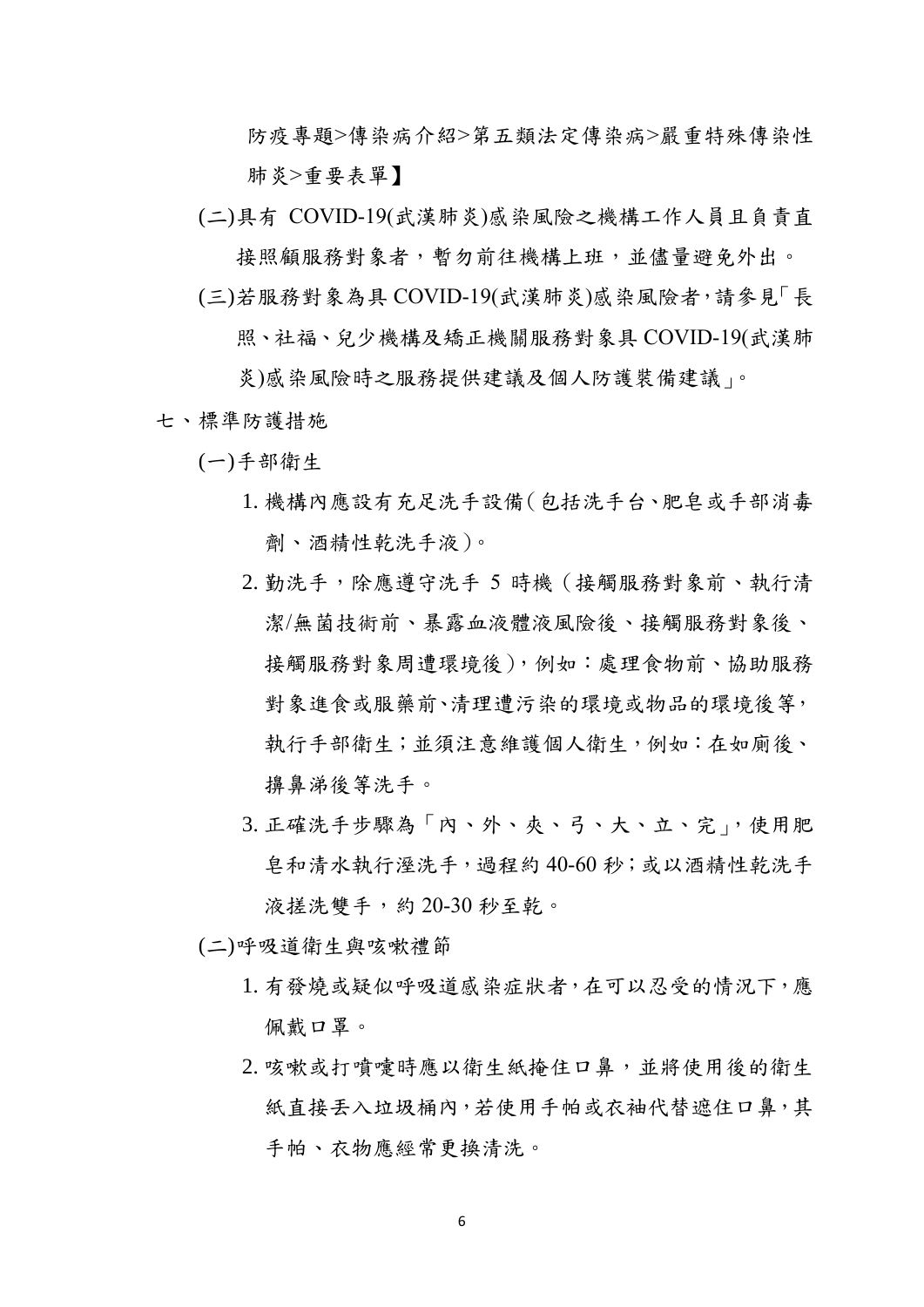3. 沾有口、鼻或呼吸道分泌物之衛生紙等,應丟棄於有蓋的垃 圾桶內,避免病毒暴露於環境中而散布。

(三)服務對象安置

服務對象具 COVID-19(武漢肺炎)感染風險時,最好安置於單 人房,與其他人員適當區隔,若機構無單人房、單人房不足、

或無實體屏障區隔,則需與其他服務對象距離 2 公尺以上。 (四)個人防護裝備

1. 穿脫個人防護裝備前後應執行手部衛生。

- 2. 當預期可能接觸到血液或其他可能的感染物質、黏膜組織、 不完整的皮膚或可能受汙染的完整皮膚(如服務對象大小 便失禁)時,應穿戴手套。
- 3. 執行照護工作時,若預期可能接觸到或噴濺到血液或體液, 例如嘔吐物及尿液、糞便等排泄物時,或有可能引起噴濺或 產生飛沫時,應穿戴適當的個人防護裝備,例如:口罩、手 套、隔離衣或圍裙、護目裝備等;以避免皮膚和衣服被弄髒 或受汙染。
- 4. 工作人員進入具COVID-19(武漢肺炎)感染風險服務對象之 住房中,應佩戴口罩及手套;若服務項目涉及引發飛沫(如: 抽痰)或血液體液噴濺的風險,則增加穿戴隔離衣或圍裙與 護目裝備。

(五)環境清潔消毒

- 1. 應視作業情形穿戴適當的個人防護裝備保護自己,如防水 手套、隔離衣或圍裙、口罩、護目裝備等,並應於工作完畢 後脫除,脫除後應進行手部衛生。
- 2. 每日至少清潔 1 次地面, 並視需要增加次數; 針對經常接 觸的工作環境表面如:門把、工作平檯、桌面、手推車、服

7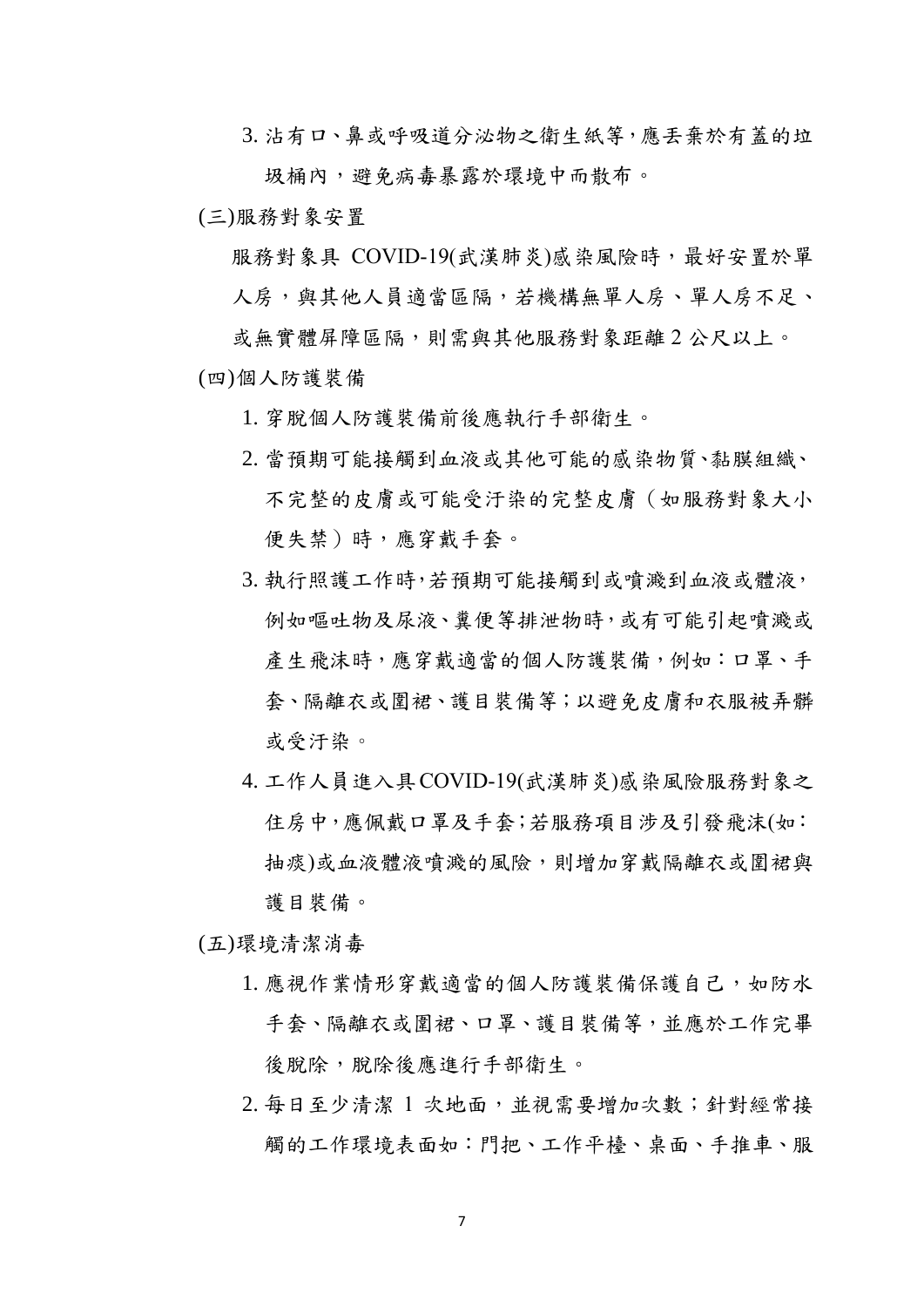務對象使用的桌椅及床欄等,至少每日以適當消毒劑(如: 1000ppm 漂白水)消毒。

- 3. 當環境表面有小範圍(<10ml)的血液或如體液、嘔吐物、 排泄物等有機物質時,應先以適當消毒劑[如:1000ppm(1: 50)的漂白水]蓋在其表面,若血液或有機物質的範圍大於 10ml 以上,則視需要調整消毒劑用量或濃度,例如:以 5,000ppm(1:10)的漂白水覆蓋,再以清潔劑或肥皂和清 水移除髒汗與有機物質,並接續使用濕抹布及合適的消毒 劑執行有效的環境清潔與消毒。
- 4. 消毒劑應依照廠商建議之稀釋方法、接觸時間與處理方式。 若使用漂白水,必須當天泡製;漂白水擦拭後,留置時間建 議超過1~2分鐘,再以清水擦拭。
- 5. 環境消毒前必須先清潔;由低污染區開始清潔,再清潔重污 染區;在進行隔離空間清消前,先完成住房其他區域清消。
- 6. 清潔用具於使用完畢後應清消;清潔用具如抹布、拖把要經 常清潔更換。

(六)織品布單與被服

- 1. 處理使用過的被服及布單織品應盡量避免抖動,以防止污 染空氣、環境表面和人,並儘速送洗。
- 2. 在隔離空間內將使用過的布單與被服裝入袋中,不可以在 未經包裝的情形下直接帶出隔離空間。

(七)廢棄物處理

- 1. 隔離空間產生的所有廢棄物,應該丟棄於適當的容器或袋 子,確保不會溢出或滲漏。
- 2. 處理廢棄物的人員應依建議穿戴適當的個人防護裝備。
- 3. 廢棄物應遵循環保署規範辦理。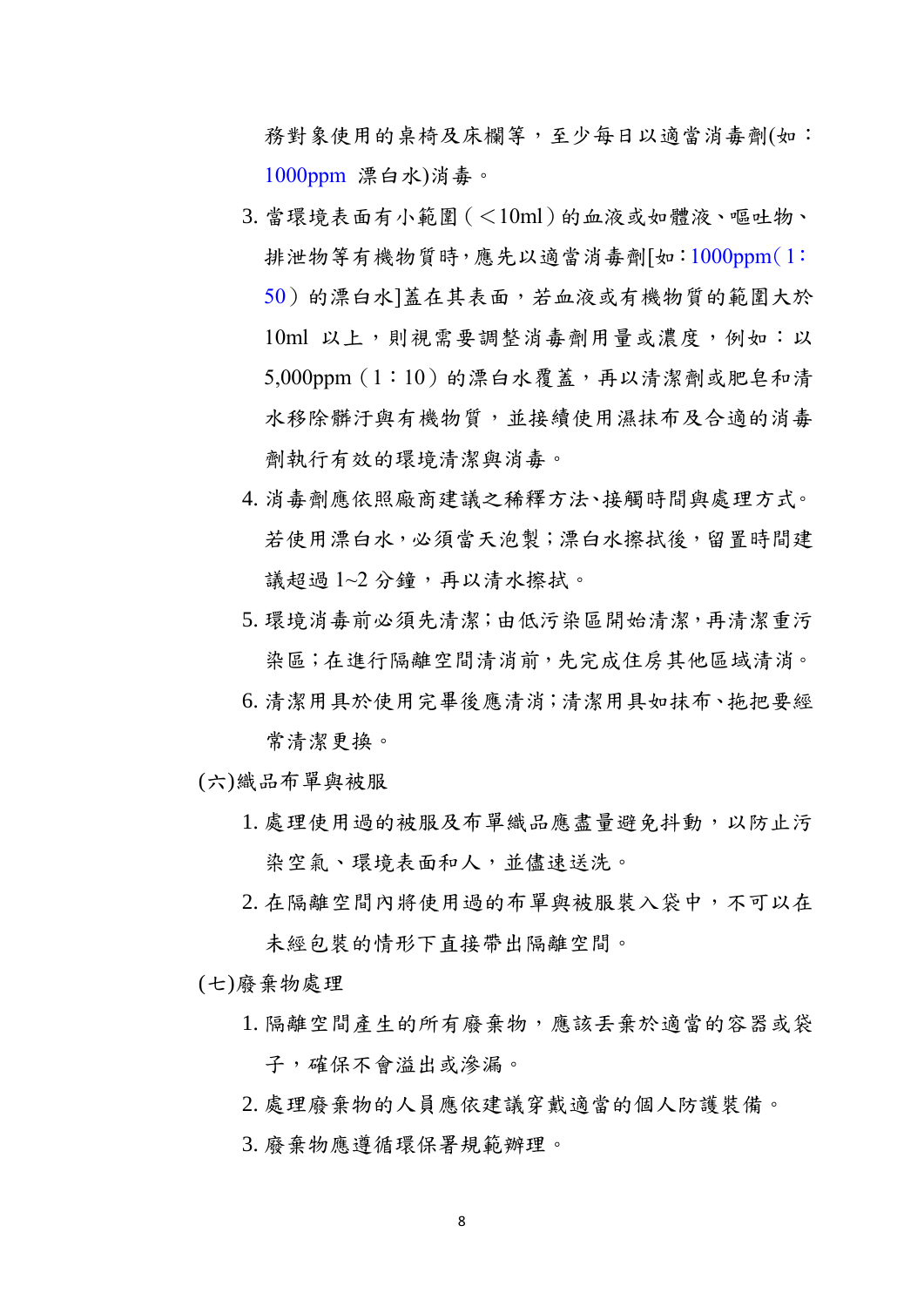## 參、參考文獻

- 1. Infection prevention and control of epidemic-and pandemic-prone acute respiratory diseases in health care. 2014, WHO Interim Guidelines. [https://www.who.int/csr/resources/publications/WHO\\_CD\\_EPR\\_2007\\_6/en/](https://www.who.int/csr/resources/publications/WHO_CD_EPR_2007_6/en/)
- 2. Best Practices for prevention, surveillance and infection control mangement of novel respiratory infections in all health care settings. September 2015, PIDAC. [https://www.publichealthontario.ca/-/media/documents/bp-novel-respiratory](https://www.publichealthontario.ca/-/media/documents/bp-novel-respiratory-infections.pdf?la=en)[infections.pdf?la=en](https://www.publichealthontario.ca/-/media/documents/bp-novel-respiratory-infections.pdf?la=en)
- 3. Severe acute respiratory infection (SARI) guidelines. [https://www.princeedwardisland.ca/sites/default/files/publications/guidelines\\_for\\_mana](https://www.princeedwardisland.ca/sites/default/files/publications/guidelines_for_management_of_sari_.pdf) [gement\\_of\\_sari\\_.pdf](https://www.princeedwardisland.ca/sites/default/files/publications/guidelines_for_management_of_sari_.pdf)
- 4. Infection control advice-suspected or confirmed novel coronavirus cases. Version1.4February192013, HPA. Available at: [http://www.hpa.org.uk/webc/HPAwebFile/HPAweb\\_C/1317136232722.](http://www.hpa.org.uk/webc/HPAwebFile/HPAweb_C/1317136232722)
- 5. Infection control advice-suspected or confirmed novel coronavirus cases. Version 1.5May17 2013, HPA. Available at: [http://www.hpa.org.uk/webc/HPAwebFile/HPAweb\\_C/1317136232722.](http://www.hpa.org.uk/webc/HPAwebFile/HPAweb_C/1317136232722)
- 6. Interim guidance for Infection prevention and control during health care for probable or confirmed cases of novel coronavirus (nCoV) infection. May6 2013, WHO. Available at:

http://www.who.int/csr/disease/coronavirus\_infections/IPCnCoVguidance\_06May13.pdf

- 7. Infection prevention and control during health care for probable or confirmed cases of Middle East respiratory syndrome coronavirus (MERS-CoV) infection Interim guidance. Updated October 2019, WHO/MERS/IPC/15.1 Rev 1. Available at: <https://apps.who.int/iris/handle/10665/174652>
- 8. Home care for patients with Middle East respiratory syndrome coronavirus (MERS-CoV) infection presenting with mild symptoms and management of contacts Interim guidance. June 2018, WHO/MERS/IPC/18.1. Available at: <https://apps.who.int/iris/handle/10665/272948>